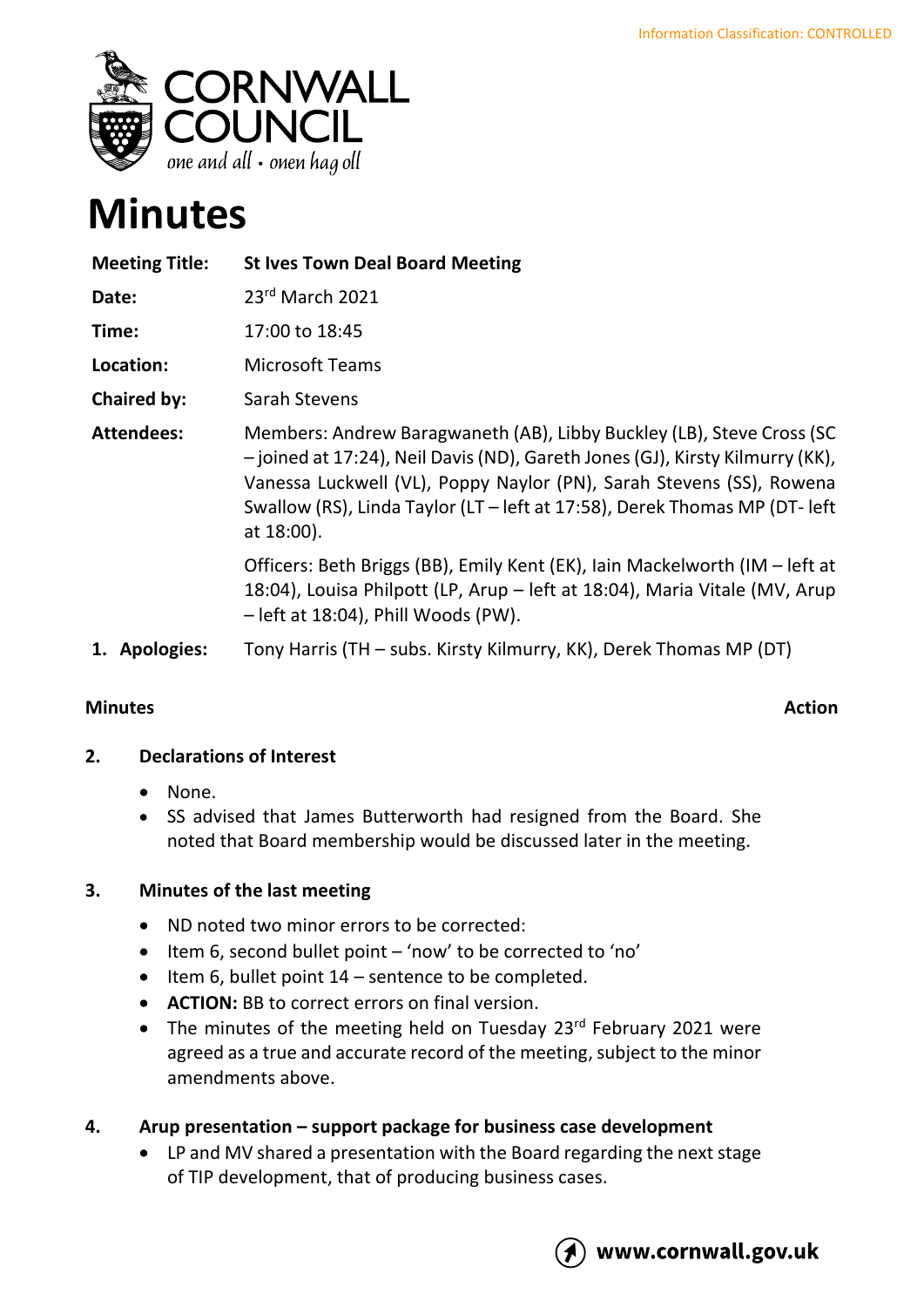- LP noted that the slides would be made available to the Board after the meeting.
- There was discussion around what action could be taken whilst still awaiting decision from Government on award of funding.
- LP advised that speaking with project leads/applicants to establish their level of experience in terms of producing business cases and understanding of the Green Book 5 Case Model would be helpful in preparation.
- LP advised that Arup was able to assist projects that needed additional support, and that these should be identified.
- There was a lot of guidance including webinars available on the Towns Fund website that was accessible to all.
- A template for the 5 Case Model was available, along with guidance as to how much detail would be required dependant on the project size/scope.
- A Leadership Programme was also available with restricted numbers and LP would share the link.
- PW advised that Officers were scoping a Post Submission Assessment to be conducted on behalf of Cornwall Council, as accountable body, which would assess deliverability all projects against the 5 Case Model.

### **5. Programme Management Office (PMO) – Presentation**

- IM presented information regarding the proposed PMO.
- It was noted that the slides would be circulated to the Board.
- IM noted that the PMO was in line with Cornwall Council's responsibility as accountable body within the governance in the original guidance from Government.
- IM noted that all four towns were being presented with this information and would benefit from the specialist expert functions the PMO could offer.
- IM advised that Cornwall Council would be looking to commence recruitment of a Town Deal Delivery Manager of as early as Easter to by in place from May onwards.
- IM clarified that, as per the information included in the TIP, the PMO would be funded by a 1.5% allocation of the awarded sum from each of the four town deals.
- IM advised that there would be bottlenecks during the course of the delivery process, such as contracting which would be a significant and time-critical task. The PMO would allow for a core team of staff with the ability to bring in specialists to assist with these distinct areas of delivery as required from the local supply chain and in line with the Council framework.
- IM noted that Board level support also continued to be available from Arup until October 2021.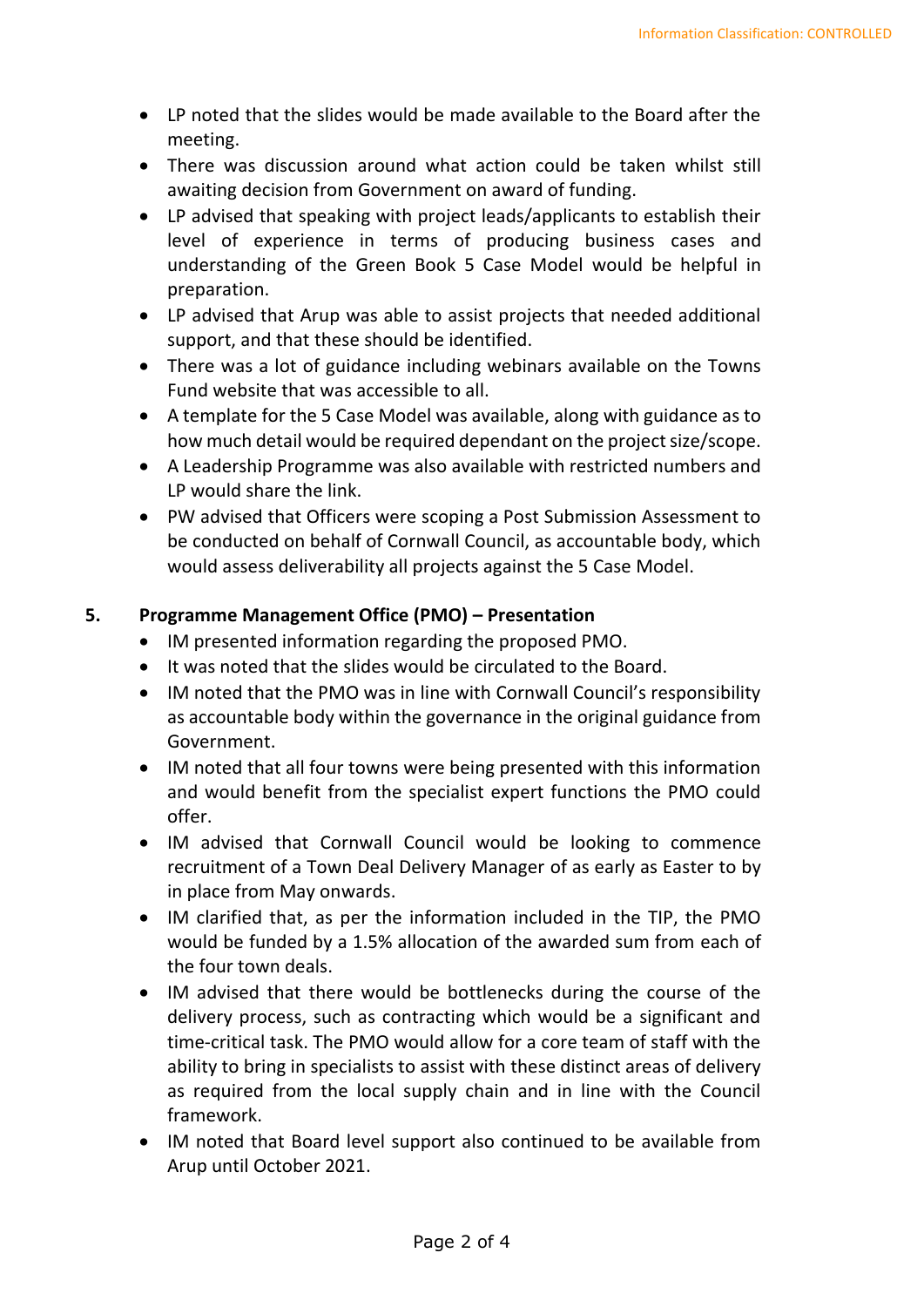- The issue of Board specific coordinators was discussed and IM advised that, through the delivery process, the emphasis would be on a central, specialist led team which would have the ability to adapt and evolve throughout the process, rather than the town-specific support that had been required to get towns through the submission process.
- IM advised that there would be a clear reporting structure and the Board could expect a quality of engagement equal to that received to date.
- IM advised that a post submission assessment was being carried out by Arcadis which would assess all projects across all four towns which would inform the PMO as to resourcing for full business case development.
- PW advised that this interim period was about understanding the needs of individual projects and, following the creation of the PMO and announcements from Govt. re. funding awarded, the Boards and Cornwall Council as accountable body would be in a strong position to move forward with the next stage.
- EK advised that Boards were welcome to input into the functions and scope of the PMO.
- **ACTION:** Board members to review slides and feed back thoughts.

#### **6 Recruitment of new Board Members – consideration of required skills**

- SS noted that following two resignations from the board, there was an opportunity to recruit new Members.
- Members considered any skill gaps that new members could fill.
- Experience around adult learning, training and skills were considered important as was the option of giving younger people a voice (with safeguarding issues to be considered with anyone under 18 being involved).
- More business representatives would also be welcomed, as would people with a legal background or experience with fundraising/grant funding applications.
- PN suggested this was an opportunity to conduct an audit of Board skills.

### **7. Pipeline Projects and Place Shaping – Town Deal Subgroups**

- It was noted that the focus had, quite rightly, been on the TIP but that the wider place shaping aspirations for St Ives should now be considered.
- SS noted that she would discuss the Town Clerk to find out about any Town Council plans. KK advised that this would be a focus of the Town Council following purdah and she would pick up this conversation.
- SS noted that the role of the subgroups would need to be re-evaluated now the TIP had been developed and submitted and could consider wider place shaping functions and consider future possible funding streams.
- EK advised that place shaping should be driven by the town rather than Cornwall Council in the longer term, however there were members of PW's team who were working with towns in developing their list of